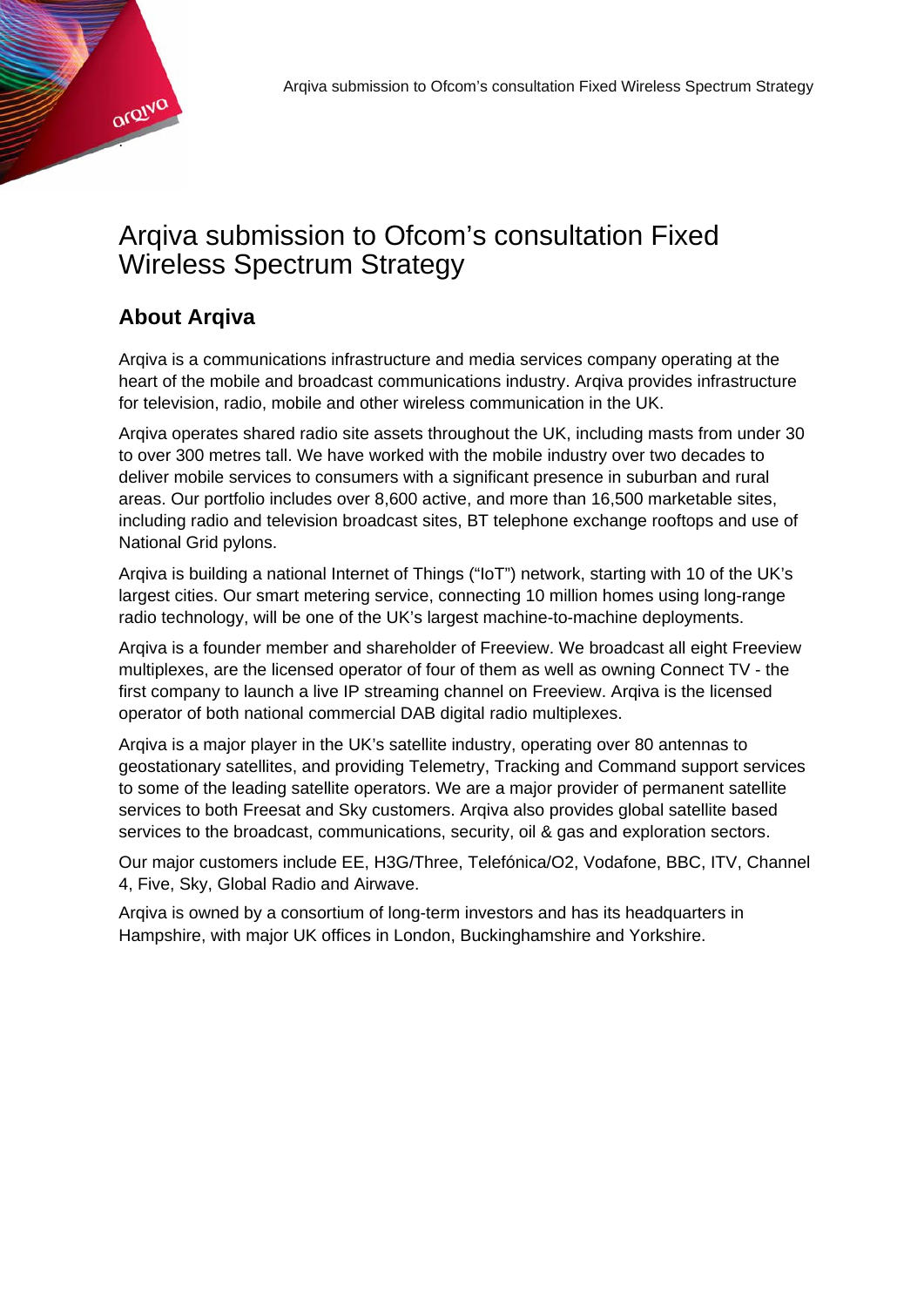## Responses to questions

## *Question 1:*

## *a) Please indicate which user type given in Table 1 best describes your use of fixed wireless links?*

The table does not effectively represent Arqiva's role in providing fixed links services to customers as we can provide services to most sectors outlined in the table. This is as a result of our role as an independent provider of infrastructure to support any service reliant on wireless connectivity.

#### *b) If you are a telecom network operator or an organisation providing wireless solutions for different user types, please indicate where possible, a breakdown of the percentage of fixed wireless links used to support the different user types i.e. mobile network operator, emergency services etc.*

In practice the focus of our business is currently on our broadcasting interests either as point to point or point to multi-point.

#### *Question 2:*

#### *a) Please indicate the applications provided by your use of fixed wireless links and the benefits these provide to citizens and consumers.*

Arqiva's use of fixed links underpins the UK free to air broadcasting service, through the digital terrestrial television (DTT) network. We are also a licensed provider of the service itself by operating four of the eight UK multiplexes.

The benefits to UK citizens and consumers of the DTT network are well understood. According to a 2014 report by Communications Chambers, it delivers £3bn of TV sector revenues, £2.2bn of the sector's gross value added and 15,000 of the jobs in broadcasting and independent production. By helping to sustain the performance of the main UK public broadcasters, DTT in turn helps guarantee high levels of investment in original UK content across the sector.

Our infrastructure is also used by our customers to provide fixed links services for other sectors. An example of this would be mobile network operators who will be faced with the challenge of providing link services in an environment where data demand is increasing rapidly and where more rigorous coverage obligations could be established to secure universal broadband access. Clearly there will be a parallel policy challenge to ensure that backhaul link capacity will be made available to ensure that the mobile sector can meet these developments in the market.

## *b) For each application, please indicate the frequency band used and the rationale for choosing that band, i.e. the application specific characteristics that affect your specific choice of frequency band.*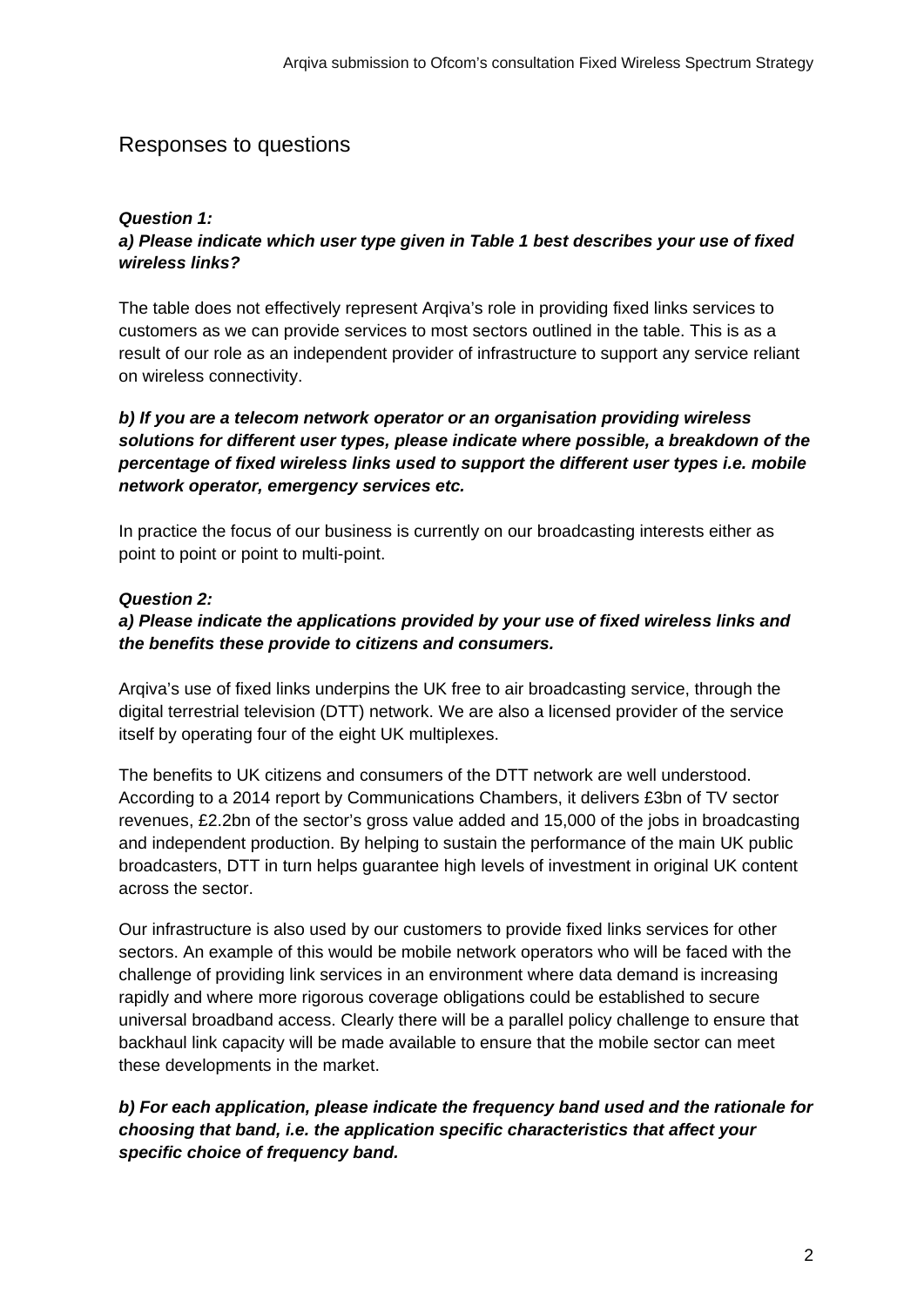| Band (GHz)     | Number of Links<br>Held |
|----------------|-------------------------|
| 1.4            | 21                      |
| 4              | 30                      |
| 7.5            | 251                     |
| 13             | 200                     |
| 15             | 105                     |
| 18             | 41                      |
| 23             | 75                      |
| 25             | 14                      |
| 38             | 16                      |
| L <sub>6</sub> | 38                      |
| U6             | 32                      |

We set out our use of links by frequency below:

The determining factors in our use of frequency are:

- Planning Keeping dish size to a minimum thus avoiding unnecessary site share fees. In other words, the smaller the dish, the easier it is to gain planning approval;
- Spares By keeping as many links in the same band, we keep our spares holdings to a minimum; and
- Equipment We tend to purchase equipment in advance so we aim for channels within that band.

## *c) For each link, please provide details of the application supported*

Please see our answer to question 1 above.

#### *Question 3:*

## *a) How do you envisage the current and future applications provided by your use of fixed wireless links to change in the next 5-10 years?*

At present, microwave links account for c30% of our total connectivity. We expect this to increase markedly, with the two key drivers of change for our use of fixed links over the next 5-10 years, namely:

- Increased use of 28 GHz spectrum to deliver 5G services (we expand on this below in our response to question 6); and
- Where services continue to be aggregated and with the consolidation of older generation analogue networks to newer IP based network this drives the demand for more microwave in networks and markets we serve.

## *b) What market trends and drivers will affect the use of fixed wireless links to deliver the relevant applications in the future?*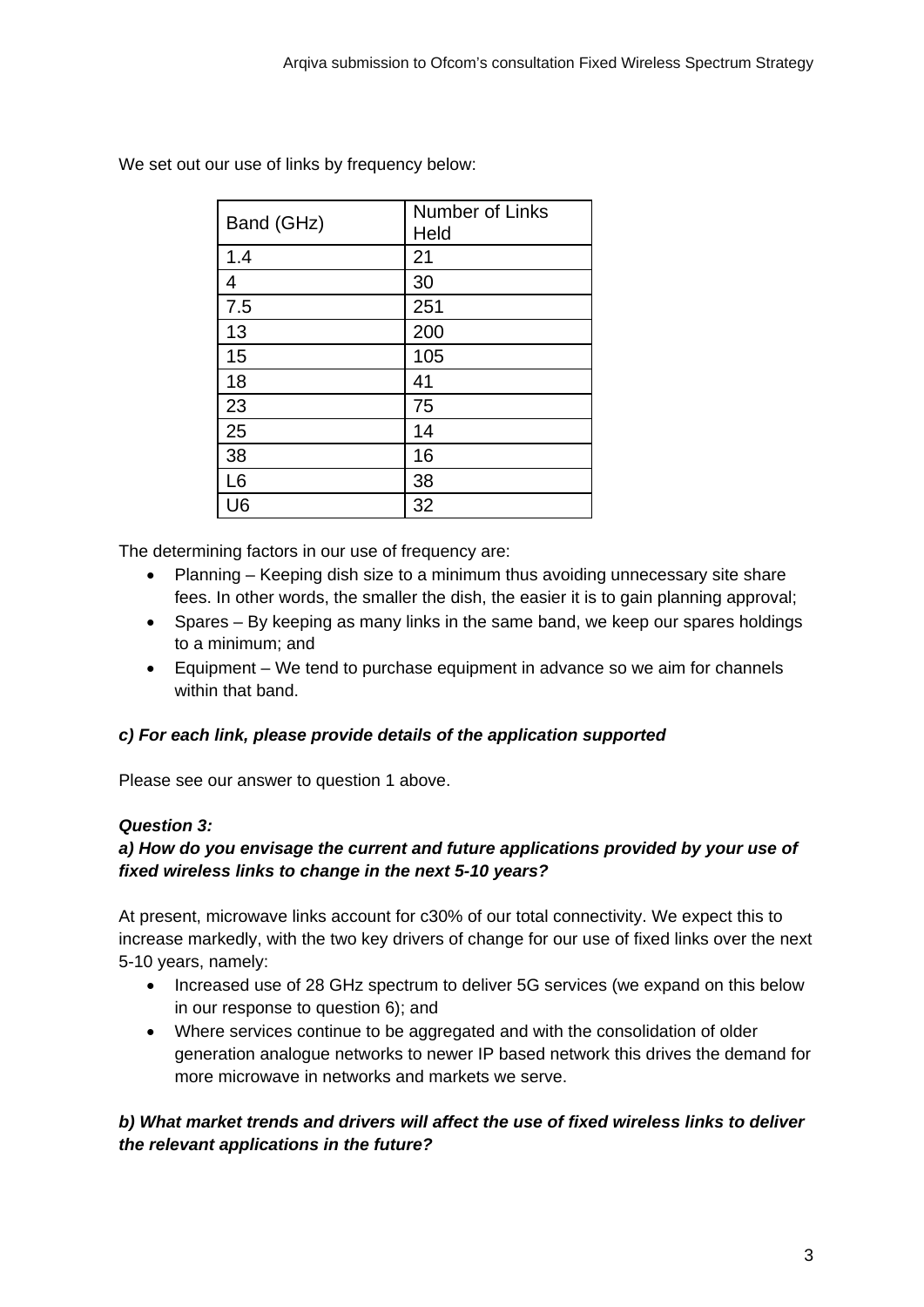The principal market trend which will affect the use of fixed links in the future will be the continuing rapid increase in data demand, low latency and high availability wireless services – driven primarily by the demand for video but also by advances in gaming, augmented/virtual reality and self-driving car applications. Much of that peak demand will be in densely populated and urban areas and will require availability of sufficient spectrum above 6 GHz as well as increasing densification of infrastructure. 5G technologies - as *we* understand it - will be crucial in meeting the expected increases in data demand as consumers expect availability of services which require high throughput levels, low levels of latency and high levels of reliability.

We also believe that the emergence of augmented reality will also be a significant market trend along with other use case like autonomous vehicles, medical service delivered remotely. This will require higher bandwidths as well as super low latency.

#### *c) What bands will be relevant to support the future changes?*

All existing bands as set out in Table 1 and Table 2 of the consultation will be required to support future changes. Additionally, there may be requirements for spectrum above 100 GHz to support the significant bandwidth and latency required to deliver future 5G services and applications.

#### *d) Could your use of fixed wireless links be provided by alternative solutions? If so please give details of alternatives.*

This would depend very much on the costs of alternatives and the time-to-market pressures for each service. One alternative that could become increasingly viable in future – depending on cost considerations - is dark fibre and we note the strides that Ofcom has taken to promote this alternative through its ongoing Business Connectivity Market Review process.

Dark fibre is required to be able to deliver the needs of the next generation networks and heavy demand for capacity will increase that need. By having dark fibre we are able to be flexible in the way services can be delivered to multiple customers and not be constrained by legacy issues on existing fibre.

However, we fully expect to have a significant ongoing demand for fixed wireless links over the coming years.

#### *Question 4:*

#### *a) How will Fixed Service equipment continue to evolve to meet the increasing capacity requirements?*

We refer Ofcom to the answers we gave to Question 3.

#### *b) What is the timescale for implementation in equipment?*

Implementation of equipment usually takes place over a 6-8 month time horizon.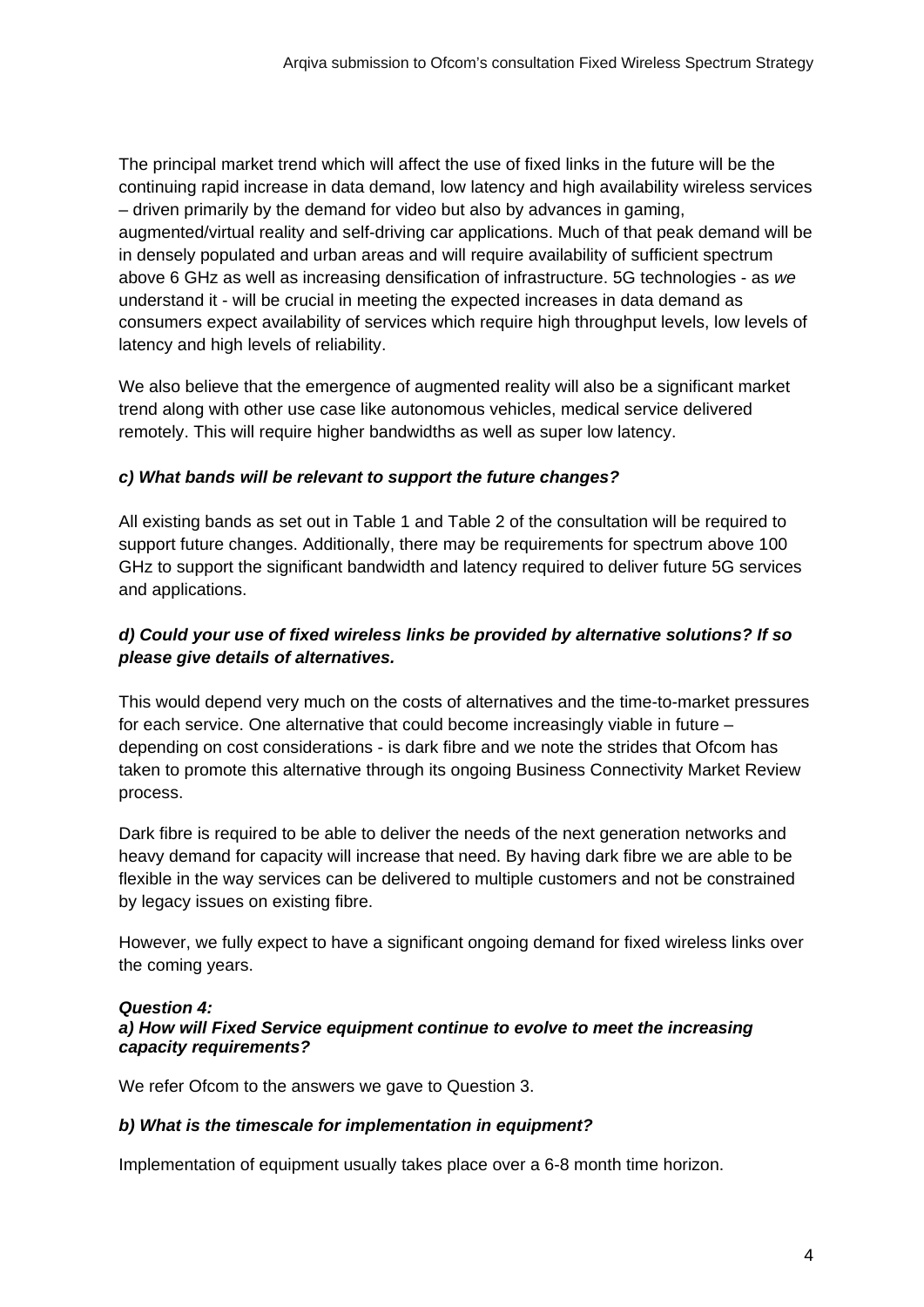#### *Question 5: a) What capacity enhancing techniques are you deploying or intend to deploy?*

We have no plans to deploy such techniques at present.

#### *b) How does this affect your future demand for spectrum?*

Our future demand for spectrum will likely increase significantly. This is as a result of increased consumer demand for wireless services. As we state above – and as Ofcom reiterates in its broader Mobile Data Strategy – the rate of increase in demand is likely to be high for the foreseeable future and new services (increasingly supported by 5G) emerge and are adopted by end users.

#### *c) Do you see any barriers in the current authorisation approaches preventing use of such technology? If so, please indicate the changes you consider would be required to facilitate this?*

We have no comment to make on this question.

#### *Question 6:*

## *a) How do you expect future mobile backhaul network architecture to evolve as part of the 5G ecosystem?*

Small cells already play a small but important role in the continued deployment of 4G networks and the increasing data capacity that is vital to mobile connectivity. In order to deliver 5G services to mobile users there will be a need to deploy small cells on a scale not previously seen in the UK. The expectation is that hundreds of thousands of small cells are expected to be rolled out in the Greater London area alone and over a million will likely be required across the country.

Small cell deployment in significant numbers will require the use of buildings or other structures, such as lamp posts and other suitable street furniture. As it stands there are challenges to businesses in getting the planning permission that they need in order to roll out small cells.

We believe that fixed wireless access (FWA) will play an increasingly central role in delivering high speed data services to premises and, with effective implementation, could provide strong competition to copper and/or fibre delivery. In that respect, we note the ongoing development of a FWA solution in the US and Asia using the 28 GHz band. Ofcom may wish to note that this spectrum is already licensed in the UK to Arqiva and others with technical licence conditions which could potentially support such a FWA solution.

However, we also note that the UK is explicitly not supporting an IMT identification for the 28 GHz band at WRC-19 and this position may need to be re-assessed subject to compatibility being established with existing satellite services.

The benefits of developing a 5G FWA solution would be significant from a competition perspective as it would promote genuine infrastructure competition. Infrastructure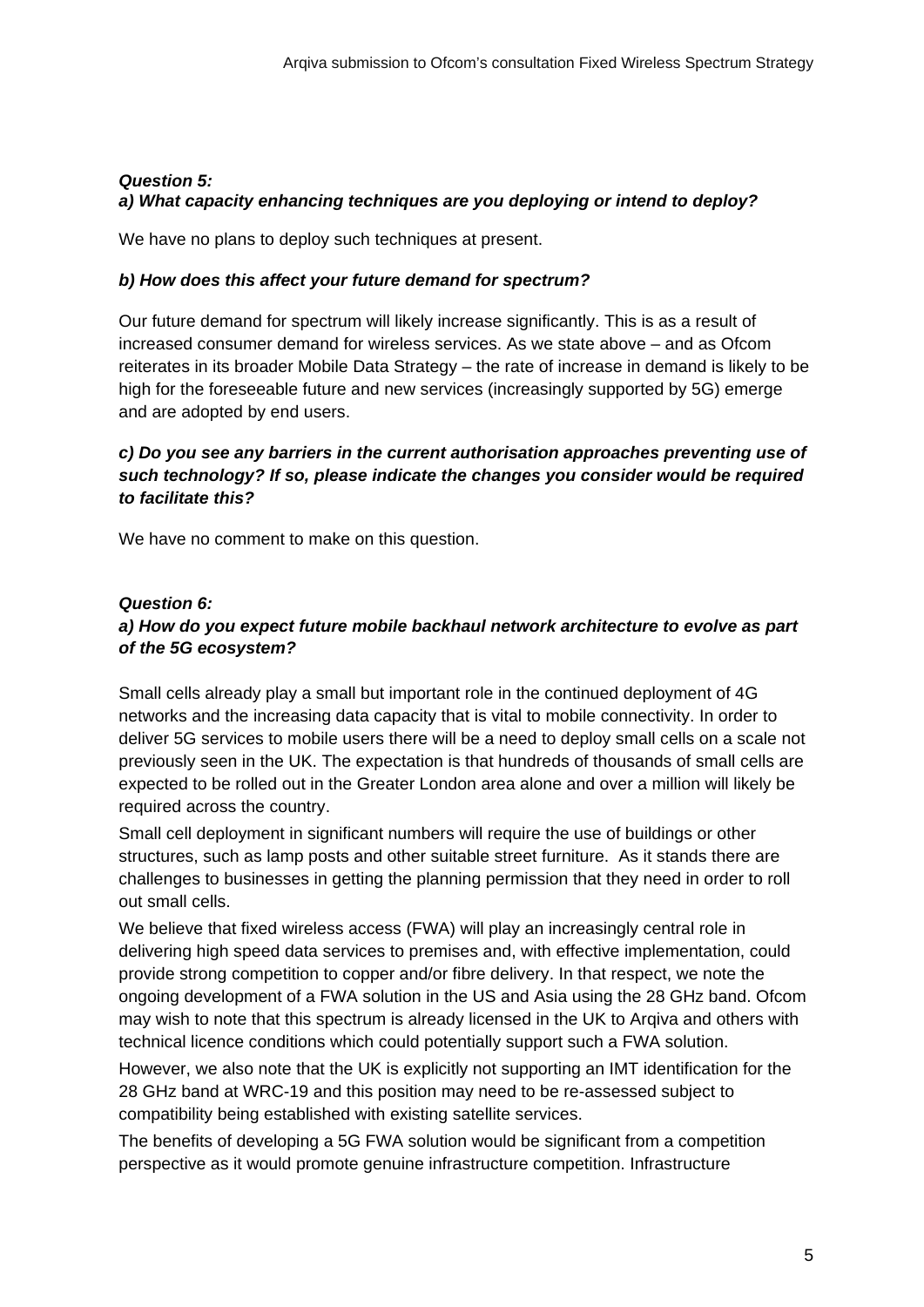competition represents one of the key objectives of the recent Digital Communications Review and we consider FWA could be an effective way of delivering true substitutability between fixed and wireless networks.

We are currently deploying small cells in the UK, using 28 GHz for backhaul. In Hammersmith and Fulham, for example, we have established a point to multipoint solution using our 2x224 MHz spectrum holdings (we are currently using 112 MHz channels of our spectrum to deliver this backhaul). Whilst higher frequencies lead to greater potential for bandwidth availability, this will inevitably be reflected on the range of the backhaul link. In terms, of the 28 GHz solution the distance is 100-500m depending on terrain and conditions.

## *b) How would this impact on future demand for fixed wireless links as a backhaul solution in the next 5-10 years and beyond? Please explain in terms of specific frequency bands i.e. which bands will be important for macro and small cell backhaul and why.*

At a high level, more bands and bandwidth would be required to deliver a fixed wireless solution to customers for it to potentially act as an alternative to a fixed solution. We already note above that 28 GHz would be an example of a suitable frequency to deliver such a service given it is offers significant bandwidth and is already licensed to potentially deliver these services.

For a FWA solution to emerge there would need to be equipment manufactured at scale and planning challenges would need to be overcome to enable roll-out of small cells in urban environments and elsewhere. Accordingly, we will continue to work with commercial partners and the relevant planning authorities to enable the optimal outcome to emerge.

#### *c) What is the most appropriate authorisation regime to facilitate this?*

In terms of spectrum, the existing licensed regime continues to be the most suitable framework.

#### *Question 7:*

*For each Fixed Service band currently identified for study for 5G under WRC-15 Agenda Item 1.13 and 3.6–3.8 GHz band, please explain the impact on your backhaul use should the bands be identified and be repurposed for 5G given that the viability of in-band sharing between mobile access and backhaul is currently being studied.* 

As it stands, there would be little to no impact on our use of fixed links as result of this WRC-19 Agenda item.

#### *Question 8*

*a) What is the current use in the block assigned bands at 10 GHz, 28 GHz, 32 GHz and 42 GHz bands and how do you expect usage in these bands to evolve given that the 32 GHz and 42 GHz bands are also being considered for study for 5G globally?*